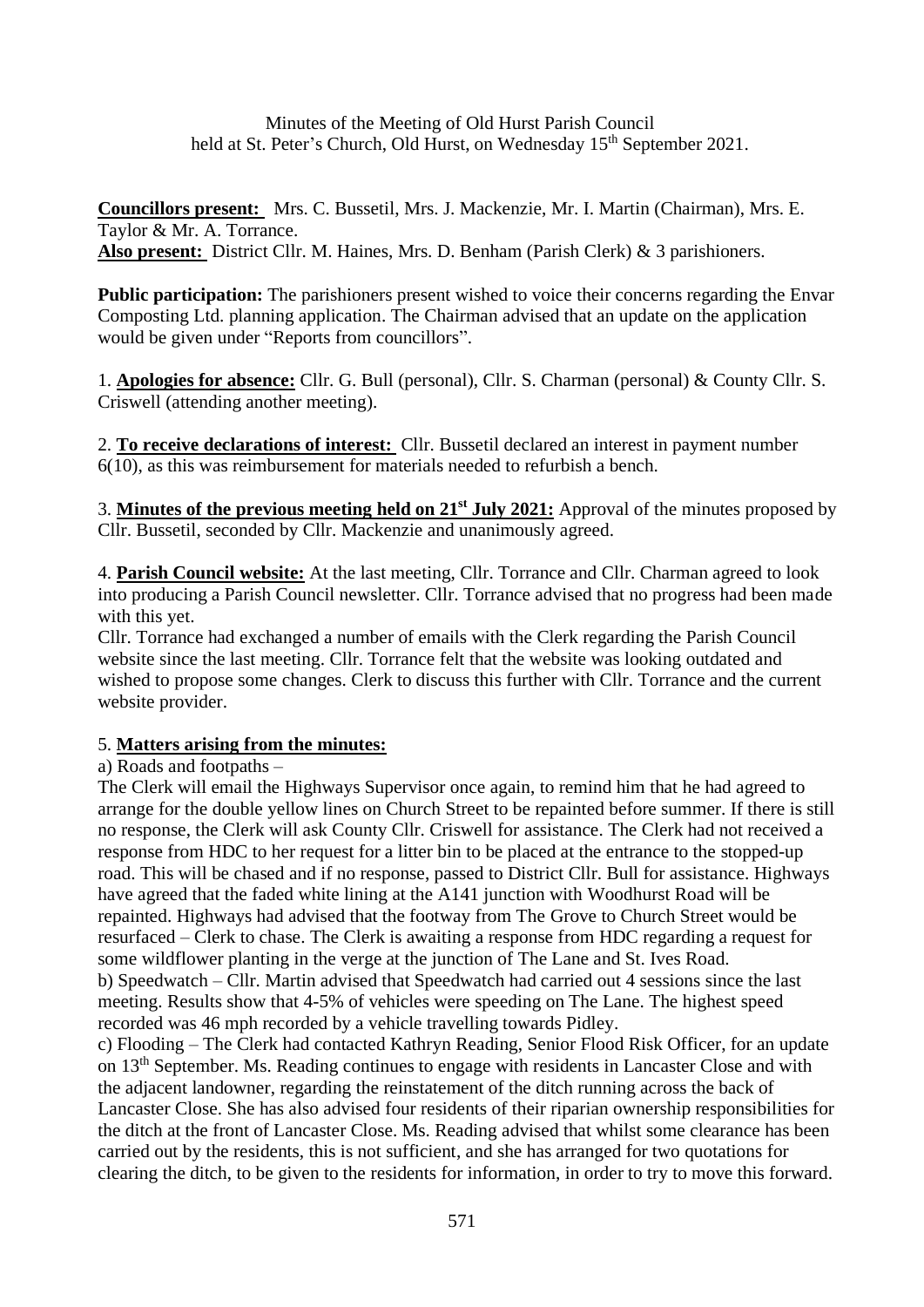It would seem that Lancaster Close residents are not affected by the missing/obstructed ditch, but it may have an effect on properties in Blenheim Close. Ms. Reading is also in communication with Mr. Johnson, regarding a weir/dam on land near to The Grove.

Cllr. Charman had forwarded minutes of a meeting about flooding held by Broughton Parish Council and had raised the issue of Old Hurst forming a flood action group. The Clerk advised that Broughton was on the route of Bury Brook, whereas Old Hurst's problems appeared to be mainly due to blocked ditches in private ownership. Councillors agreed to wait for Kathryn Reading's report on Old Hurst before discussing whether to form a flood action group.

## 6. **Finance.**

a) Payment of outstanding debts.

Cllr. Taylor proposed retrospective approval of payments (1) to (8) and approval of payments (9  $\&$ 10). Seconded by Cllr. Martin and unanimously agreed.

(1) Cq. No. 000707 - £197.35, Mrs. D. Benham, wages & expenses of Parish Clerk for July.

(2) Cq. No. 000708 - £0.80, HMRC, PAYE for July.

(3) Cq. No. 000709 - £135.00, askiT Services Ltd., Parish Council laptop upgrade.

(4) Cq. No. 000710 - £150.00, Mr. A. Abbs, grass verge cut.

(5) Cq. No. 000711 - £27.54, K & M Lighting Services Ltd., Street lighting maintenance.

(6) Cq. No. 000712 - £190.15, Mrs. D. Benham, wages & expenses of Parish Clerk for August.

(7) Cq. No. 000713 - £0.80, HMRC, PAYE for August.

(8) Cq. No. 000714 - £150.00, Mr. A. Abbs, grass verge cut.

(9) Cq. No. 000715 - £191.92, Business Services at CAS Ltd., Parish Council insurance renewal.

(10) Cq. No. 000716 - £139.20, Mrs. C. Bussetil, reimbursement for purchase of wood for refurbishment of bench.

b) Current position.

A copy of the receipts and payments and bank reconciliation had been sent to all councillors on 13th September 2021.

7. **Planning** – Update on previous applications.

20/01318/TREE – Fell two elm trees, land near junction between The Lane and St. Ives Road. In progress.

# 8. **Correspondence.**

Forwarded to councillors:

a) HDC Gambling Act – Statement of Principles consultation.

b) Concessionary Passes renewal poster.

- c) Cambridgeshire & Peterborough Minerals and Waste Plan
- d) Highways Events Diary.

e) Update on Envar Planning Application.

f) IHMC Incident reports for July and August 2021.

g) NALC Event on Rural Housing.

h) Cambridgeshire & Peterborough Against Scams Partnership updates.

i) Citizen Advice Rural Cambridgeshire updated website announcement.

j) Combined Authority update, issue 5.

k) Introduction to the Cambridgeshire Rural Affordable Housing Partnership.

# 9. **Reports from councillors.**

District Cllr. Haines advised that the Envar planning application had received more than 900 objections. Objections were in the main regarding potential health implications from emissions, which was echoed by a parishioner present at the meeting.